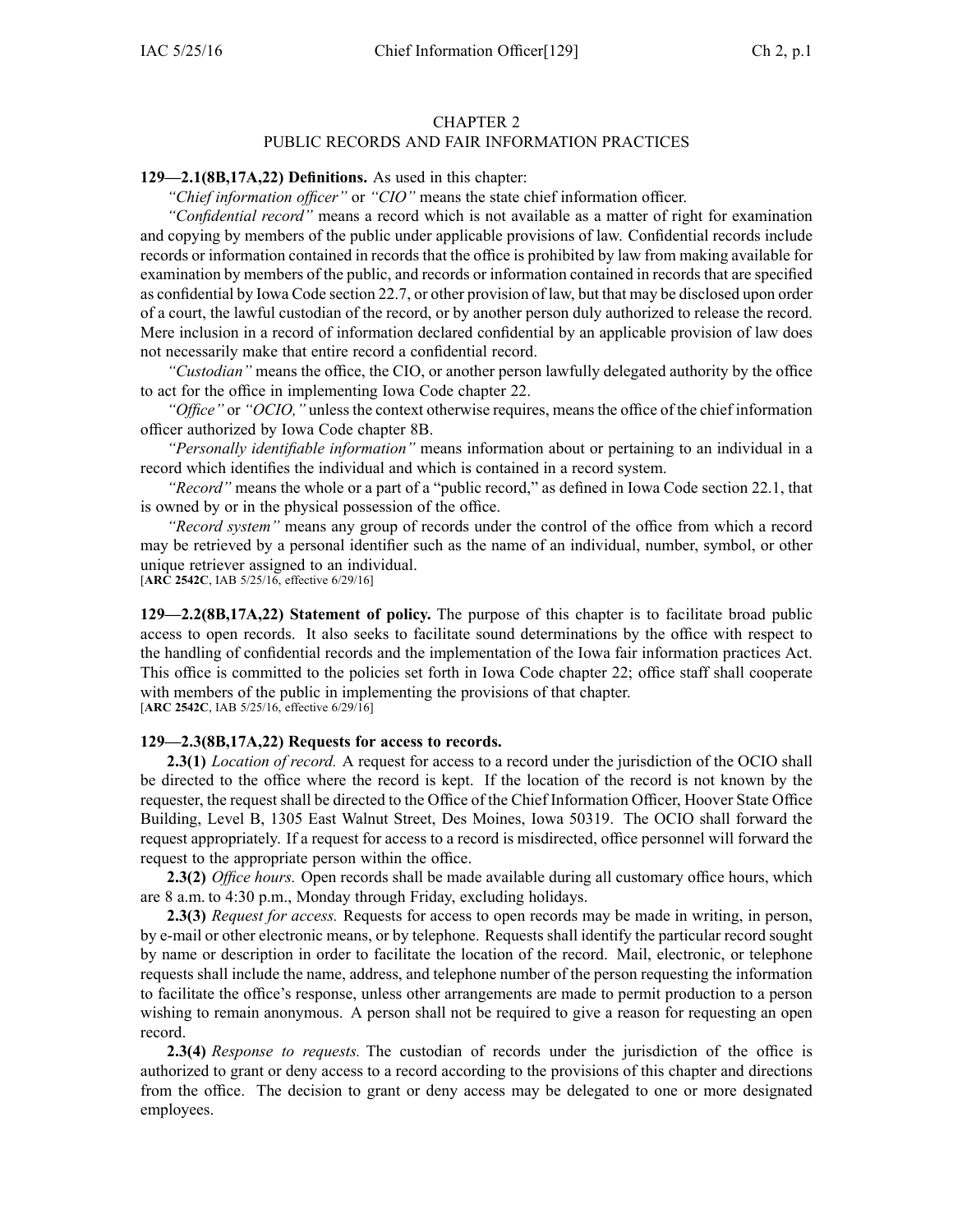*a.* Accessto an open record shall be provided promptly upon reques<sup>t</sup> unlessthe size or nature of the reques<sup>t</sup> makes promp<sup>t</sup> access infeasible. If the size or nature of the reques<sup>t</sup> for access to an open record requires time for compliance, the custodian shall comply with the reques<sup>t</sup> as soon as feasible. Access to an open record may be delayed for one of the purposes authorized by Iowa Code section [22.8\(4\)](https://www.legis.iowa.gov/docs/ico/section/22.8.pdf) or [22.10\(4\)](https://www.legis.iowa.gov/docs/ico/section/22.10.pdf). The custodian shall promptly give notice to the requester of the reason for any delay in access to an open record and an estimate of the length of that delay and, upon request, shall promptly provide that notice to the requester in writing.

The custodian of a record may deny access to the record by members of the public only on the grounds that such <sup>a</sup> denial is warranted under Iowa Code sections [22.8\(4\)](https://www.legis.iowa.gov/docs/ico/section/22.8.pdf) and [22.10\(4\)](https://www.legis.iowa.gov/docs/ico/section/22.10.pdf), or that it is <sup>a</sup> confidential record, or that its disclosure is prohibited by <sup>a</sup> court order. Access by members of the public to <sup>a</sup> confidential record is limited by law and, therefore, may generally be provided only in accordance with the provisions of rule 129—2.4(8B,17A,22) in this chapter and other applicable provisions of law.

**2.3(5)** *Security of record.* No person may, without permission from the custodian, search or remove any record from office files. Examination and copying of office records shall be supervised by the custodian or <sup>a</sup> designee of the custodian. Records shall be protected from damage and disorganization.

**2.3(6)** *Copying.* A reasonable number of copies of an open record may be made in the office of the OCIO. If photocopy equipment is not available in the offices of the OCIO where an open record is kept, the custodian shall permit its examination in that office and shall arrange to have copies promptly made elsewhere.

**2.3(7)** *Fees.*

*a. When charged.* The office may charge fees in connection with the examination or copying of records only if the fees are authorized by law. To the extent permitted by applicable provisions of law, the paymen<sup>t</sup> of fees may be waived when the imposition of fees is inequitable or when <sup>a</sup> waiver is in the public interest.

*b. Copying and postage costs.* Price schedules for published materials and for photocopies of records supplied by the OCIO shall be prominently posted in the offices of the OCIO. Copies of records may be made by or for members of the public on office photocopy machines or from electronic storage systems at cost as determined and posted in the offices of the OCIO by the custodian. When the mailing of copies of records is requested, the actual costs of such mailing may also be charged to the requester.

*c. Supervisory fee.* An hourly fee may be charged for actual office expenses in supervising the examination and copying of requested records when the supervision time required is in excess of one-half hour. The custodian shall prominently pos<sup>t</sup> in the offices of the OCIO the hourly fees to be charged for supervision of records during examination and copying. That hourly fee shall not be in excess of the hourly wage of an office clerical employee who ordinarily would be appropriate and suitable to perform this supervisory function. To the extent permitted by law, <sup>a</sup> search fee may be charged at the same rate as and under the same conditions as are applicable to supervisory fees.

*d. Advance deposits.*

(1) When the estimated total fee chargeable under this subrule exceeds \$25, the custodian may require <sup>a</sup> requester to make an advance paymen<sup>t</sup> to cover all or <sup>a</sup> par<sup>t</sup> of the estimated fee. Upon completion, the actual fee will be calculated and the difference refunded or collected.

(2) When <sup>a</sup> requester has previously failed to pay <sup>a</sup> fee chargeable under this subrule, the custodian may require advance paymen<sup>t</sup> of the full amount of any estimated fee before the custodian processes <sup>a</sup> new reques<sup>t</sup> from that requester.

**2.3(8)** *Records held for others.* Requests for records the office holds solely in storage for or as the agen<sup>t</sup> of another public body are not within the jurisdiction of the office and shall be directed to the owner of the records.

[**ARC 2542C**, IAB 5/25/16, effective 6/29/16]

**129—2.4(8B,17A,22) Accessto confidential records.** Under Iowa Code section [22.7](https://www.legis.iowa.gov/docs/ico/section/22.7.pdf) or other applicable provisions of law, the lawful custodian may disclose certain confidential records to one or more members of the public. Other provisions of law authorize or require the custodian to release specified confidential records under certain circumstances or to particular persons. In requesting the custodian to permit the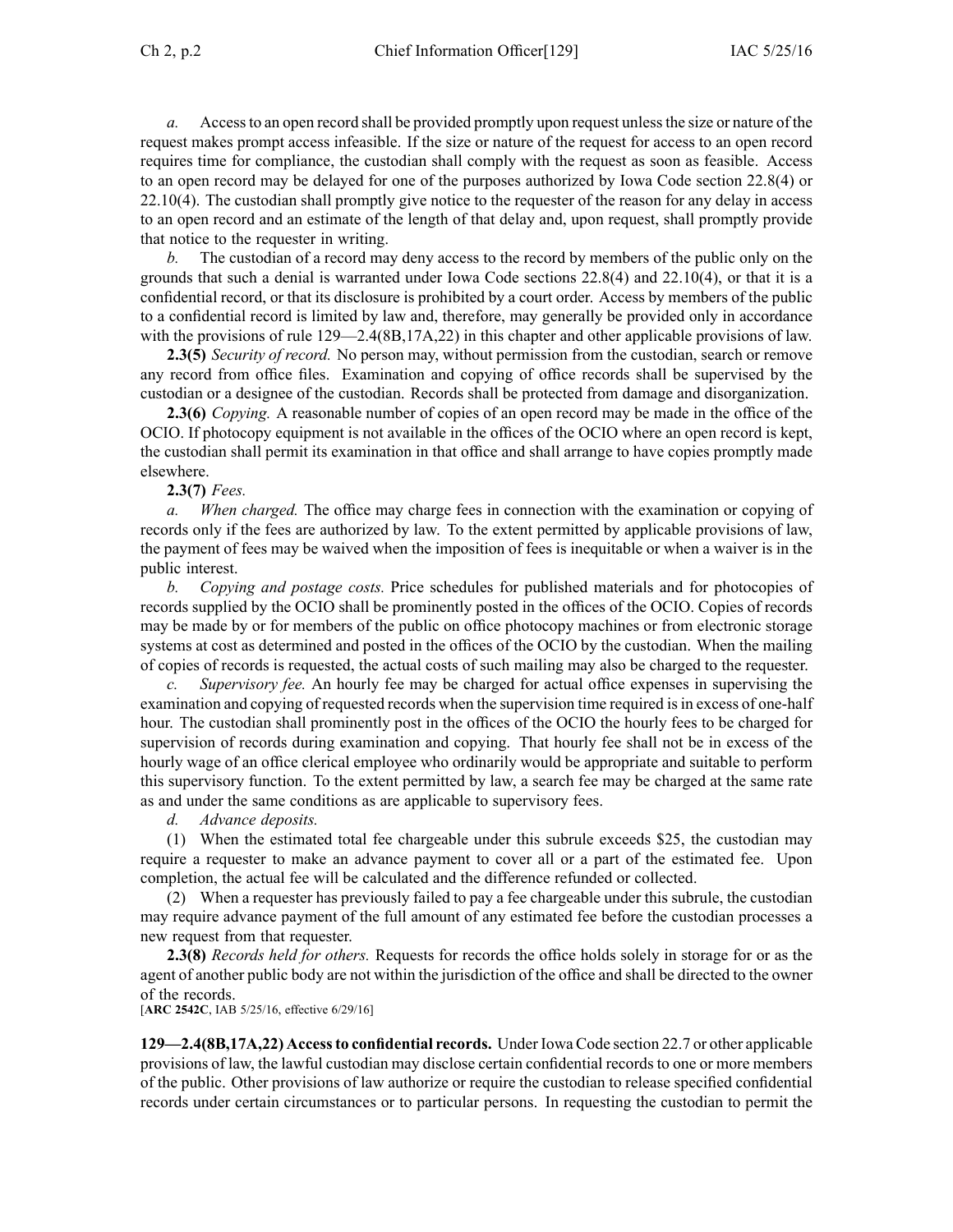examination and copying ofsuch <sup>a</sup> confidential record, the following procedures apply and are in addition to those specified for requests for access to records in rule 129—2.3(8B,17A,22).

**2.4(1)** *Proof of identity.* A person requesting access to <sup>a</sup> confidential record may be required to provide proof of identity or authority to secure access to the record.

**2.4(2)** *Requests.* The custodian may require that <sup>a</sup> reques<sup>t</sup> to examine and copy <sup>a</sup> confidential record be in writing. A person requesting access to such <sup>a</sup> record may be required to sign <sup>a</sup> certified statement or affidavit enumerating the specific reasons justifying access to the confidential record and to provide any proof necessary to establish relevant facts.

**2.4(3)** *Notice to subject of record and opportunity to obtain injunction.* After the custodian receives <sup>a</sup> reques<sup>t</sup> for accessto <sup>a</sup> confidential record, and before the custodian releasessuch <sup>a</sup> record, the custodian may make reasonable efforts to notify promptly any person who is <sup>a</sup> subject of that record, is identified in that record, and whose address or telephone number is contained in that record. To the extent such <sup>a</sup> delay is practicable and in the public interest, the custodian may give the subject of such <sup>a</sup> confidential record to whom notification is transmitted <sup>a</sup> reasonable opportunity to seek an injunction under Iowa Code section [22.8](https://www.legis.iowa.gov/docs/ico/section/22.8.pdf), and indicate to the subject of the record the specific period of time during which disclosure will be delayed for that purpose.

**2.4(4)** *Request denied.* When the custodian denies <sup>a</sup> reques<sup>t</sup> for access to <sup>a</sup> confidential record, the custodian shall promptly notify the requester. If the requester indicates to the custodian that <sup>a</sup> written notification of the denial is desired, the custodian shall promptly provide such <sup>a</sup> notification that is signed by the custodian and that includes:

*a.* The name and title or position of the custodian responsible for the denial; and

*b.* A citation to the provision of law vesting authority in the custodian to deny disclosure of the record and <sup>a</sup> brief statement of the reasons for the denial to this requester.

**2.4(5)** *Request granted.* When the custodian grants <sup>a</sup> reques<sup>t</sup> for access to <sup>a</sup> confidential record to <sup>a</sup> particular person, the custodian shall notify that person and indicate any lawful restrictions imposed by the custodian on that person's examination and copying of the record. [**ARC 2542C**, IAB 5/25/16, effective 6/29/16]

**129—2.5(8B,17A,22) Requests for treatment of <sup>a</sup> record as <sup>a</sup> confidential record and its withholding from examination.** The custodian may treat <sup>a</sup> record as <sup>a</sup> confidential record and withhold it from examination only to the extent that the custodian is authorized by Iowa Code section [22.7](https://www.legis.iowa.gov/docs/ico/section/22.7.pdf), another applicable provision of law, or <sup>a</sup> court order to refuse to disclose that record to members of the public.

**2.5(1)** *Persons who may request.* Any person who would be aggrieved or adversely affected by disclosure of <sup>a</sup> record and who asserts that Iowa Code section [22.7](https://www.legis.iowa.gov/docs/ico/section/22.7.pdf), another applicable provision of law, or <sup>a</sup> court order authorizes the custodian to treat the record as <sup>a</sup> confidential record may reques<sup>t</sup> the custodian to treat that record as <sup>a</sup> confidential record and to withhold it from public inspection.

**2.5(2)** *Request.* A reques<sup>t</sup> that <sup>a</sup> record be treated as <sup>a</sup> confidential record and be withheld from public inspection shall be in writing and shall be filed with the custodian. The reques<sup>t</sup> must set forth the legal and factual basisjustifying such confidential record treatment for that record and the name, address, and telephone number of the person authorized to respond to any inquiry or action of the custodian concerning the request. A person requesting treatment of <sup>a</sup> record as <sup>a</sup> confidential record may also be required to sign <sup>a</sup> certified statement or affidavit enumerating the specific reasonsjustifying the treatment of that record as <sup>a</sup> confidential record and to provide any proof necessary to establish relevant facts. Requests for treatment of a record as such a confidential record for a limited time period shall also specify the precise period of time for which that treatment is requested.

A person filing such <sup>a</sup> reques<sup>t</sup> shall, if possible, accompany the reques<sup>t</sup> with <sup>a</sup> copy of the record in question with those portions deleted for which such confidential record treatment has been requested. If the original record is being submitted to the office by the person requesting such confidential treatment at the time the reques<sup>t</sup> is filed, the person shall indicate conspicuously on the original record that all or portions of it are confidential.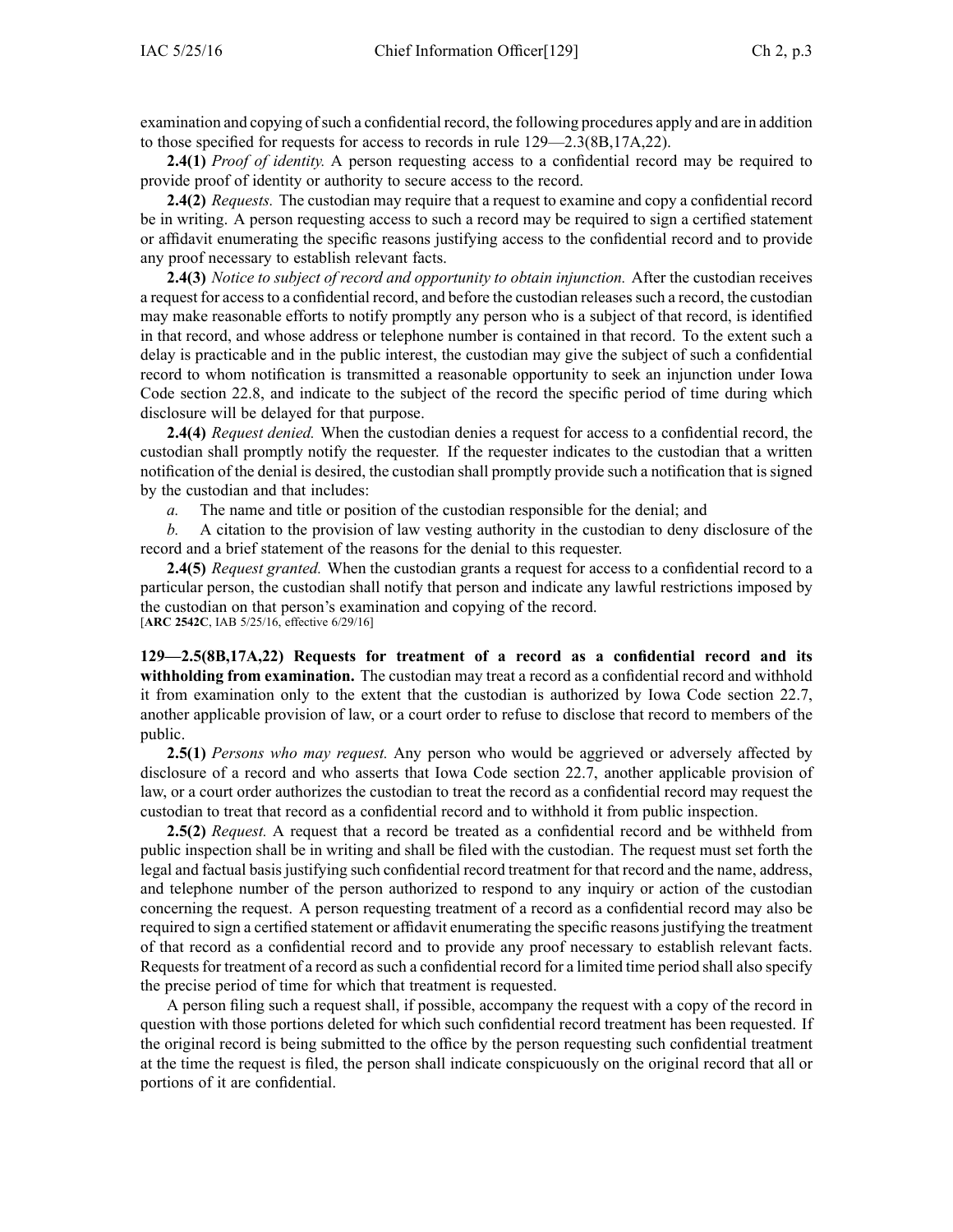**2.5(3)** *Failure to request.* Failure of <sup>a</sup> person to reques<sup>t</sup> confidential record treatment for <sup>a</sup> record does not preclude the custodian from treating it as <sup>a</sup> confidential record. However, if <sup>a</sup> person who has submitted business information to the office does not reques<sup>t</sup> that it be withheld from public inspection under Iowa Code sections [22.7\(3\)](https://www.legis.iowa.gov/docs/ico/section/22.7.pdf) and [22.7\(6\)](https://www.legis.iowa.gov/docs/ico/section/22.7.pdf), the custodian of records containing that information may proceed as if that person has no objection to its disclosure to members of the public.

**2.5(4)** *Timing of decision.* A decision by the custodian with respec<sup>t</sup> to the disclosure of <sup>a</sup> record to members of the public may be made when <sup>a</sup> reques<sup>t</sup> for its treatment as <sup>a</sup> confidential record that is not available for public inspection is filed, or when the custodian receives <sup>a</sup> reques<sup>t</sup> for access to the record by <sup>a</sup> member of the public.

**2.5(5)** *Request granted or deferred.* If <sup>a</sup> reques<sup>t</sup> for such confidential record treatment is granted, or if action on such <sup>a</sup> reques<sup>t</sup> is deferred, <sup>a</sup> copy of the record from which the matter in question has been deleted and <sup>a</sup> copy of the decision to gran<sup>t</sup> the reques<sup>t</sup> or to defer action upon the reques<sup>t</sup> will be made available for public inspection in lieu of the original record. If the custodian subsequently receives <sup>a</sup> reques<sup>t</sup> for access to the original record, the custodian will make reasonable and timely efforts to notify any person who has filed <sup>a</sup> reques<sup>t</sup> for its treatment as <sup>a</sup> confidential record that is not available for public inspection of the pendency of that subsequent request.

**2.5(6)** *Request denied and opportunity to seek injunction.* If <sup>a</sup> reques<sup>t</sup> that <sup>a</sup> record be treated as <sup>a</sup> confidential record and be withheld from public inspection is denied, the custodian shall notify the requester in writing of that determination and the reasons therefor. On application by the requester, the custodian may engage in <sup>a</sup> good-faith, reasonable delay in allowing examination of the record so that the requester may seek injunctive relief under the provisions of Iowa Code section [22.8](https://www.legis.iowa.gov/docs/ico/section/22.8.pdf), or other applicable provision of law. However, such <sup>a</sup> record shall not be withheld from public inspection for any period of time if the custodian determines that the requester had no reasonable grounds to justify the treatment of that record as <sup>a</sup> confidential record. The custodian shall notify the requester in writing of the time period allowed to seek injunctive relief or the reasons for the determination that no reasonable grounds exist to justify the treatment of that record as <sup>a</sup> confidential record. The custodian may extend the period of good-faith, reasonable delay in allowing examination of the record so that the requester may seek injunctive relief only if no reques<sup>t</sup> for examination of that record has been received, or if <sup>a</sup> court directs the custodian to treat it as <sup>a</sup> confidential record, or to the extent permitted by another applicable provision of law, or with the consent of the person requesting access.

[**ARC 2542C**, IAB 5/25/16, effective 6/29/16]

**129—2.6(8B,17A,22) Procedure by which additions, dissents, or objections may be entered into certain records.** Except as otherwise provided by law, <sup>a</sup> person may file <sup>a</sup> reques<sup>t</sup> with the custodian to review, and to have <sup>a</sup> written statement of additions, dissents, or objections entered into, <sup>a</sup> record containing personally identifiable information pertaining to that person. However, this does not authorize <sup>a</sup> person who is <sup>a</sup> subject of such <sup>a</sup> record to alter the original copy of that record or to expand the official record of any agency proceeding. The requester shall send the reques<sup>t</sup> to review such <sup>a</sup> record or the written statement of additions, dissents, or objections to the custodian. The reques<sup>t</sup> to review such <sup>a</sup> record or the written statement of such <sup>a</sup> record of additions, dissents, or objections must be dated and signed by the requester and shall include the current address and telephone number of the requester or the requester's representative.

[**ARC 2542C**, IAB 5/25/16, effective 6/29/16]

**129—2.7(8B,17A,22) Consent to disclosure by the subject of <sup>a</sup> confidential record.** To the extent permitted by any applicable provision of law, <sup>a</sup> person who is the subject of <sup>a</sup> confidential record may have <sup>a</sup> copy of the portion of that record concerning the subject disclosed to <sup>a</sup> third party. A reques<sup>t</sup> for such <sup>a</sup> disclosure must be in writing and must identify the particular record or records that may be disclosed, the particular person or class of persons to whom the record may be disclosed and, where applicable, the time period during which the record may be disclosed. The person who is the subject of the record and, where applicable, the person to whom the record is to be disclosed may be required to provide proof of identity. Additional requirements may be necessary for special classes of records.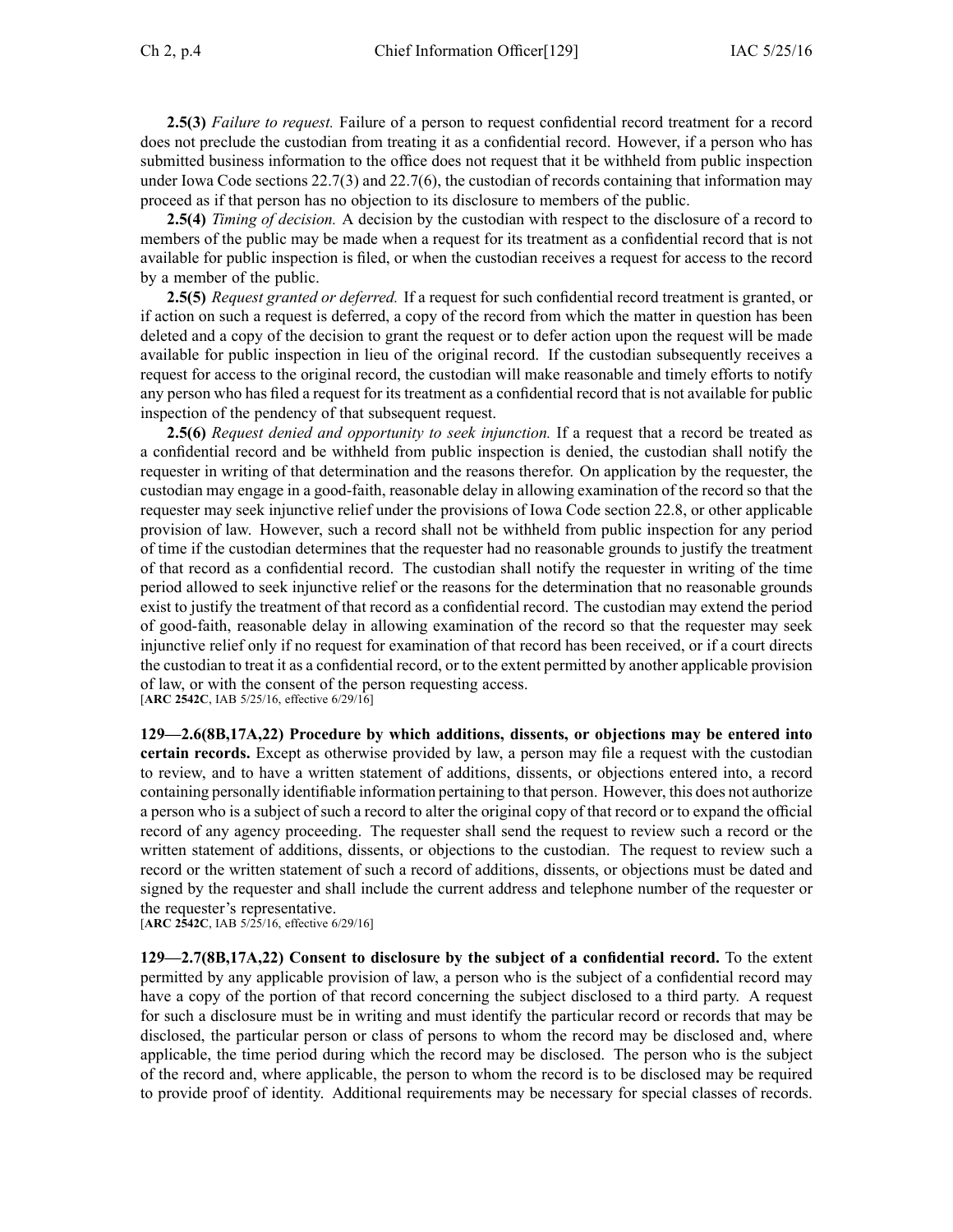Appearance of counsel before the office on behalf of <sup>a</sup> person who isthe subject of <sup>a</sup> confidential record is deemed to constitute consent for the office to disclose records about that person to the person's attorney. [**ARC 2542C**, IAB 5/25/16, effective 6/29/16]

## **129—2.8(8B,17A,22) Disclosures without the consent of the subject.**

**2.8(1)** Open records are routinely disclosed without the consent of the subject.

**2.8(2)** To the extent allowed by law, disclosure of confidential records may occur without the consent of the subject. Following are instances where disclosure, if lawful, will generally occur without notice to the subject:

*a.* For <sup>a</sup> routine use as defined in rule 129—2.9(8B,17A,22) or in the notice for <sup>a</sup> particular record system.

*b.* To <sup>a</sup> recipient who has provided the office with advance written assurance that the record will be used solely as <sup>a</sup> statistical research or reporting record, provided that the record is transferred in <sup>a</sup> form that does not identify the subject.

*c.* To another governmen<sup>t</sup> agency or to an instrumentality of any governmental jurisdiction within or under the control of the United States for <sup>a</sup> civil or criminal law enforcement activity if the activity is authorized by law, and if an authorized representative of such governmen<sup>t</sup> agency or instrumentality has submitted <sup>a</sup> written reques<sup>t</sup> to the office specifying the record desired and the law enforcement activity for which the record is sought.

*d.* To an individual pursuan<sup>t</sup> to <sup>a</sup> showing of compelling circumstances affecting the health or safety of any individual if <sup>a</sup> notice of the disclosure istransmitted to the last-known address of the subject.

*e.* To the legislative services agency.

*f.* Disclosures in the course of employee disciplinary proceedings.

*g.* In response to <sup>a</sup> court order or subpoena.

[**ARC 2542C**, IAB 5/25/16, effective 6/29/16]

### **129—2.9(8B,17A,22) Routine use.**

**2.9(1)** "Routine use" means the disclosure of <sup>a</sup> record without the consent of the subject or subjects for <sup>a</sup> purpose which is compatible with the purpose for which the record was collected. It includes disclosures required to be made by statute other than the public records law, Iowa Code chapter 22.

**2.9(2)** To the extent allowed by law, the following uses are considered routine uses of all office records:

*a.* Disclosure to those officers, employees, and agents of the office who have <sup>a</sup> need for the record in the performance of their duties. The custodian of the record may, upon reques<sup>t</sup> of any officer or employee, or on the custodian's own initiative, determine what constitutes <sup>a</sup> legitimate need to use confidential records.

*b.* Disclosure of information indicating an apparen<sup>t</sup> violation of the law to appropriate law enforcement authorities for investigation and possible criminal prosecution, civil court action, or regulatory order.

*c.* Disclosure to the department of inspections and appeals for matters in which it is performing services or functions on behalf of the office.

*d.* Transfers of information within the office, to other state agencies, or to local units of government as appropriate to administer the program for which the information is collected.

*e.* Information released to staff of federal and state entities for audit purposes or for purposes of determining whether the office is operating <sup>a</sup> program lawfully.

*f.* Any disclosure specifically authorized by the statute under which the record was collected or maintained.

*g.* Disclosure to the public and news media of pleadings, motions, orders, final decisions, and informal settlements filed in contested case proceedings before the office.

*h.* Transmittal to the district court of the record in <sup>a</sup> contested case before the office, pursuan<sup>t</sup> to Iowa Code section [17A.19\(6\)](https://www.legis.iowa.gov/docs/ico/section/17A.19.pdf), regardless of whether the hearing was open or closed. [**ARC 2542C**, IAB 5/25/16, effective 6/29/16]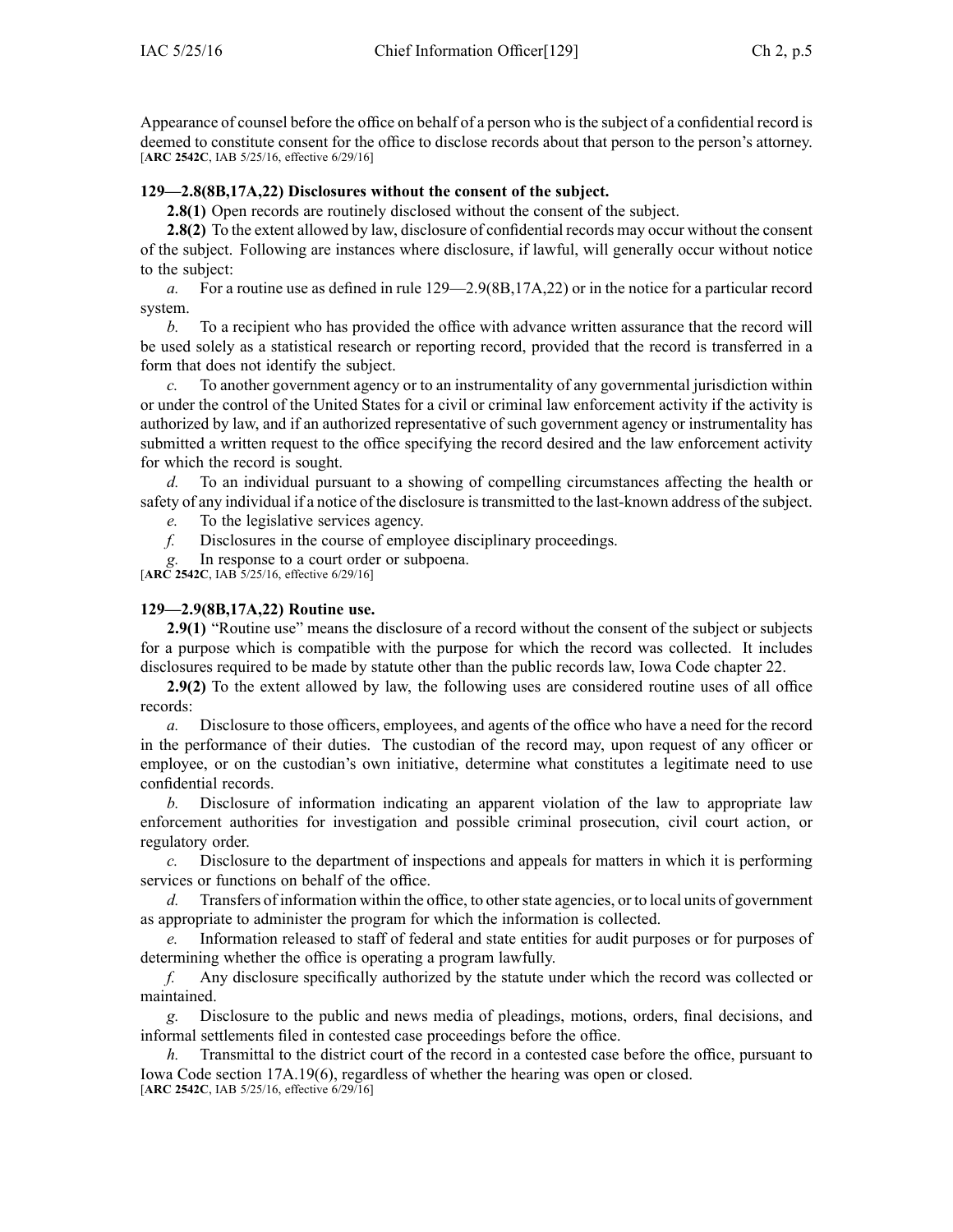## **129—2.10(8B,17A,22) Consensual disclosure of confidential records.**

**2.10(1)** *Consent to disclosure by <sup>a</sup> subject individual.* To the extent permitted by law, the subject may consent in writing to the office's disclosure of confidential records as provided in rule 129—2.7(8B,17A,22).

**2.10(2)** *Complaints to public officials.* A letter from <sup>a</sup> subject of <sup>a</sup> confidential record to <sup>a</sup> public official which seeks the official's intervention on behalf of the subject in <sup>a</sup> matter that involves the office may, to the extent permitted by law, be treated as an authorization to release sufficient information about the subject to the official to resolve the matter.

[**ARC 2542C**, IAB 5/25/16, effective 6/29/16]

## **129—2.11(8B,17A,22) Release to subject.**

**2.11(1)** The subject of a confidential record may file a written request to review confidential records about that person as provided in rule 129—2.6(8B,17A,22). However, the office need not release the following records to the subject:

*a.* The identity of <sup>a</sup> person providing information to the office need not be disclosed directly or indirectly to the subject of the information when the information is authorized to be held confidential pursuan<sup>t</sup> to Iowa Code section [22.7\(18\)](https://www.legis.iowa.gov/docs/ico/section/22.7.pdf) or other provision of law.

*b.* Records need not be disclosed to the subject when they are the work product of an attorney or are otherwise privileged.

*c.* Peace officers' investigative reports may be withheld from the subject, excep<sup>t</sup> as required by the Iowa Code.

*d.* As otherwise authorized by law.

**2.11(2)** Where <sup>a</sup> record has multiple subjects with interest in the confidentiality of the record, the office may take reasonable steps to protect confidential information relating to another subject. [**ARC 2542C**, IAB 5/25/16, effective 6/29/16]

#### **129—2.12(8B,17A,22) Availability of records.**

**2.12(1)** *General.* Office records are open for public inspection and copying unless otherwise provided by rule or law.

**2.12(2)** *Confidential records.* The following records may be withheld from public inspection. Records are listed by category, according to the legal basis for withholding them from public inspection.

The office is a depository for the records of other public bodies. Records are maintained on paper, audiotape, and microform, and in electronic information storage and media systems. Although these records are in the physical possession of the office, the responsibility for compliance with Iowa Code chapter [22](https://www.legis.iowa.gov/docs/ico/chapter/22.pdf) remains with the "lawful custodian." The public body requesting creation or storage of the record by the office is the lawful custodian (see Iowa Code section [22.1](https://www.legis.iowa.gov/docs/ico/section/22.1.pdf), definition of "lawful custodian"). All such records are confidentially maintained while in the possession of the office. Requests for access to any such records must be directed to the lawful custodian. In the event the office receives <sup>a</sup> reques<sup>t</sup> for access to any such records, the office may, in its discretion, direct the person making such <sup>a</sup> reques<sup>t</sup> to the lawful custodian of the subject records, or forward such reques<sup>t</sup> to the lawful custodian of the subject records. Additionally, any records maintained by the office concerning the content, location, or disposition of such records are confidential in order to maintain security for access to confidential records pursuan<sup>t</sup> to Iowa Code section [22.7](https://www.legis.iowa.gov/docs/ico/section/22.7.pdf).

*b.* Records which are exemp<sup>t</sup> from disclosure under Iowa Code section [22.7](https://www.legis.iowa.gov/docs/ico/section/22.7.pdf).

*c.* Sealed bids received prior to the time set for public opening of bids. (Iowa Code section [72.3\)](https://www.legis.iowa.gov/docs/ico/section/72.3.pdf)

*d.* Procurement proposals prior to completion of the evaluation process and the issuance of <sup>a</sup> notice of intent to award <sup>a</sup> contract by the appropriate procuremen<sup>t</sup> authority. (11—subrule 117.19(3), Iowa Administrative Code)

*e.* Tax records made available to the office. (Iowa Code sections [422.20](https://www.legis.iowa.gov/docs/ico/section/422.20.pdf) and [422.72\)](https://www.legis.iowa.gov/docs/ico/section/422.72.pdf)

*f.* Minutes or audio recordings of closed meetings of <sup>a</sup> governmen<sup>t</sup> body. (Iowa Code section [21.5\(4\)](https://www.legis.iowa.gov/docs/ico/section/21.5.pdf))

*g.* Identifying details in final orders, decisions, and opinions to the extent required to preven<sup>t</sup> <sup>a</sup> clearly unwarranted invasion of personal privacy or trade secrets under Iowa Code section [17A.3\(1\)](https://www.legis.iowa.gov/docs/ico/section/17A.3.pdf)*"e."*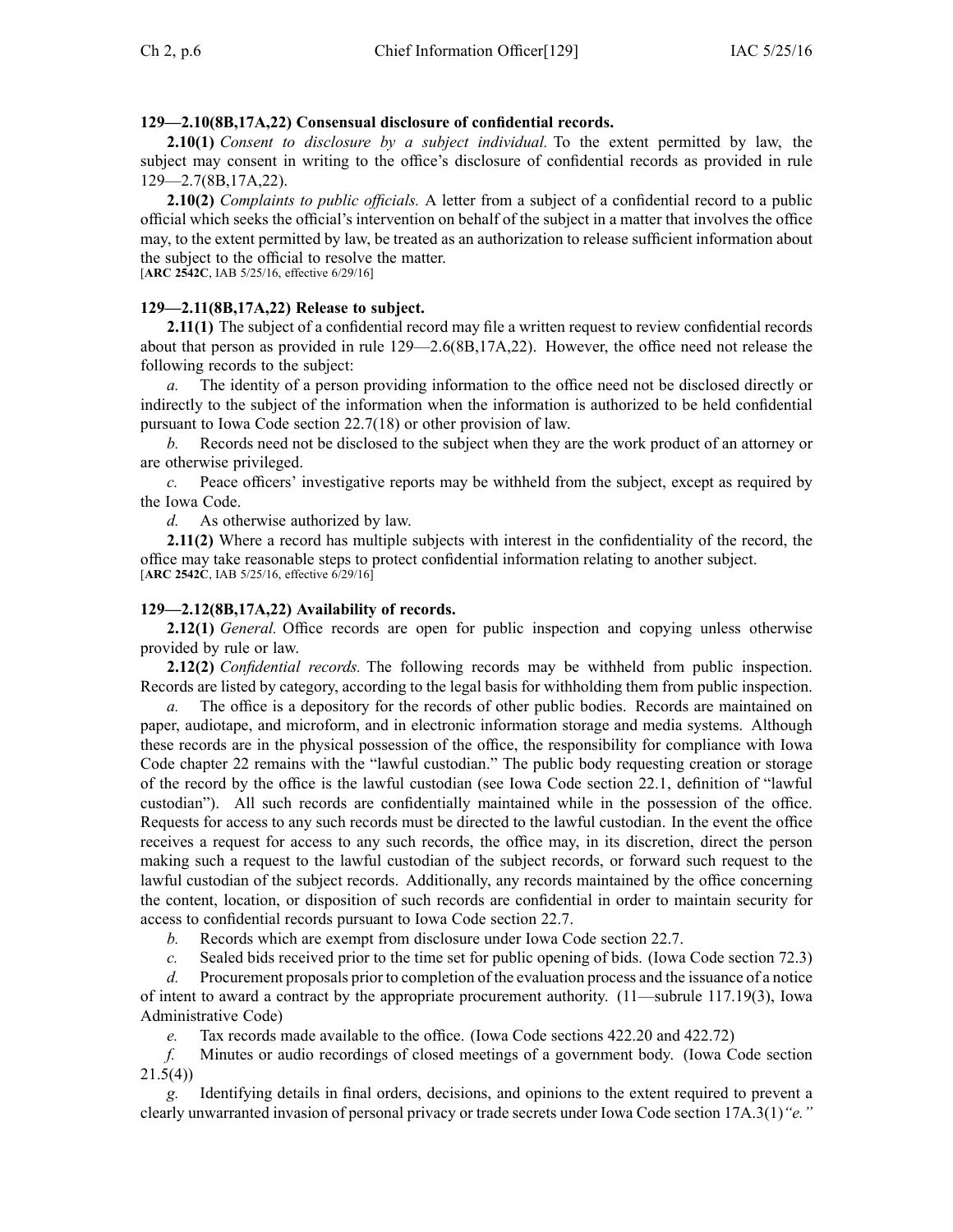*h.* Those portions of office staff manuals, instructions, or other statements issued which set forth criteria or guidelines to be used by office staff in auditing, in making inspections, in settling commercial disputes or negotiating commercial arrangements, or in the selection or handling of cases, such as operational tactics or allowable tolerances of criteria for the defense, prosecution, or settlement of cases, when disclosure of these statements would:

(1) Enable law violators to avoid detection;

(2) Facilitate disregard of requirements imposed by law; or

(3) Give <sup>a</sup> clearly improper advantage to persons who are in an adverse position to the office. (Iowa Code sections [17A.2\(11\)](https://www.legis.iowa.gov/docs/ico/section/17A.2.pdf)*"f"* and [17A.3\(1\)](https://www.legis.iowa.gov/docs/ico/section/17A.3.pdf)*"d"*)

*i.* Records which constitute attorney work products or attorney-client communications or which are otherwise privileged pursuan<sup>t</sup> to Iowa Code section [22.7\(4\)](https://www.legis.iowa.gov/docs/ico/section/22.7.pdf), [622.10](https://www.legis.iowa.gov/docs/ico/section/622.10.pdf) or [622.11](https://www.legis.iowa.gov/docs/ico/section/622.11.pdf), state and federal rules of evidence or procedure, the Code of Professional Responsibility, and case law.

*j.* Computer resource security files containing names, identifiers, and passwords of users of computer resources. Such files must be kept confidential to maintain security for access to confidential records pursuan<sup>t</sup> to Iowa Code section [22.7](https://www.legis.iowa.gov/docs/ico/section/22.7.pdf). (Iowa Code section [22.7\(50\)](https://www.legis.iowa.gov/docs/ico/section/22.7.pdf))

*k.* Data or information collected for the purpose of assessing, analyzing, measuring, preparing for, or responding to suspected, potential, or actual information security threats. (Iowa Code section [22.7\(50\)](https://www.legis.iowa.gov/docs/ico/section/22.7.pdf))

*l.* Data or information collected for the purpose of assessing, analyzing, or classifying the severity of, nature of, ability to remediate, or ability to migrate data. (Iowa Code section [22.7\(50\)](https://www.legis.iowa.gov/docs/ico/section/22.7.pdf))

*m.* Detailed security audit information. Such information includes but is not limited to security assessment reports; information directly related to vulnerability assessments; information contained in records relating to security measures such as security and response plans, security codes and combinations, passwords, restricted area passes, keys, and security or response procedures; emergency response protocols; and information contained in records that if disclosed would significantly increase the vulnerability of critical physical systems or infrastructures of the office. (Iowa Code section [22.7\(50\)](https://www.legis.iowa.gov/docs/ico/section/22.7.pdf))

*n.* Information security data, information security proposals, or information security assessments compiled, prepared, or developed by <sup>a</sup> governmental body, or compiled, prepared, or developed by <sup>a</sup> nongovernmen<sup>t</sup> body and used by <sup>a</sup> governmen<sup>t</sup> body pursuan<sup>t</sup> to <sup>a</sup> contractual relationship with the nongovernmen<sup>t</sup> body. (Iowa Code section [22.7\(50\)](https://www.legis.iowa.gov/docs/ico/section/22.7.pdf))

*o.* Data processing software, as defined in Iowa Code section [22.3A](https://www.legis.iowa.gov/docs/ico/section/22.3A.pdf), which is developed by <sup>a</sup> governmen<sup>t</sup> body, or developed by <sup>a</sup> nongovernmen<sup>t</sup> body and used by <sup>a</sup> governmen<sup>t</sup> body pursuan<sup>t</sup> to <sup>a</sup> contractual relationship with the nongovernmen<sup>t</sup> body. (Iowa Code section [22.3A\(2\)](https://www.legis.iowa.gov/docs/ico/section/22.3A.pdf)*"a"*)

*p.* Log-on identification passwords, Internet protocol addresses, private keys, or other records containing information which might lead to the disclosure of private keys used in <sup>a</sup> digital signature or other similar technologies as provided in Iowa Code chapter [554D](https://www.legis.iowa.gov/docs/ico/chapter/554D.pdf).

*q.* Records which if disclosed might jeopardize the security of an electronic transaction pursuan<sup>t</sup> to Iowa Code chapter [554D](https://www.legis.iowa.gov/docs/ico/chapter/554D.pdf).

*r.* Any other records made confidential by law.

**2.12(3)** *Authority to release confidential records.* The office may have discretion to disclose some confidential records which are exemp<sup>t</sup> from disclosure under Iowa Code section [22.7](https://www.legis.iowa.gov/docs/ico/section/22.7.pdf) or other law. Any person may reques<sup>t</sup> permission to inspect records withheld from inspection under <sup>a</sup> statute which authorizes limited or discretionary disclosure as provided in rule 129—2.4(8B,17A,22). If the office initially determines that it will release such records, the office may where appropriate notify interested parties and withhold the records from inspection as provided in subrule 2.4(3). [**ARC 2542C**, IAB 5/25/16, effective 6/29/16]

**129—2.13(8B,17A,22) Personally identifiable information.** This rule describes the nature and extent of personally identifiable information which is collected, maintained, and retrieved by the office by personal identifier in record systems as defined in rule 129—2.1(8B,17A,22). Unless otherwise stated, the authority to maintain the record is provided by Iowa Code chapter [8B](https://www.legis.iowa.gov/docs/ico/chapter/8B.pdf).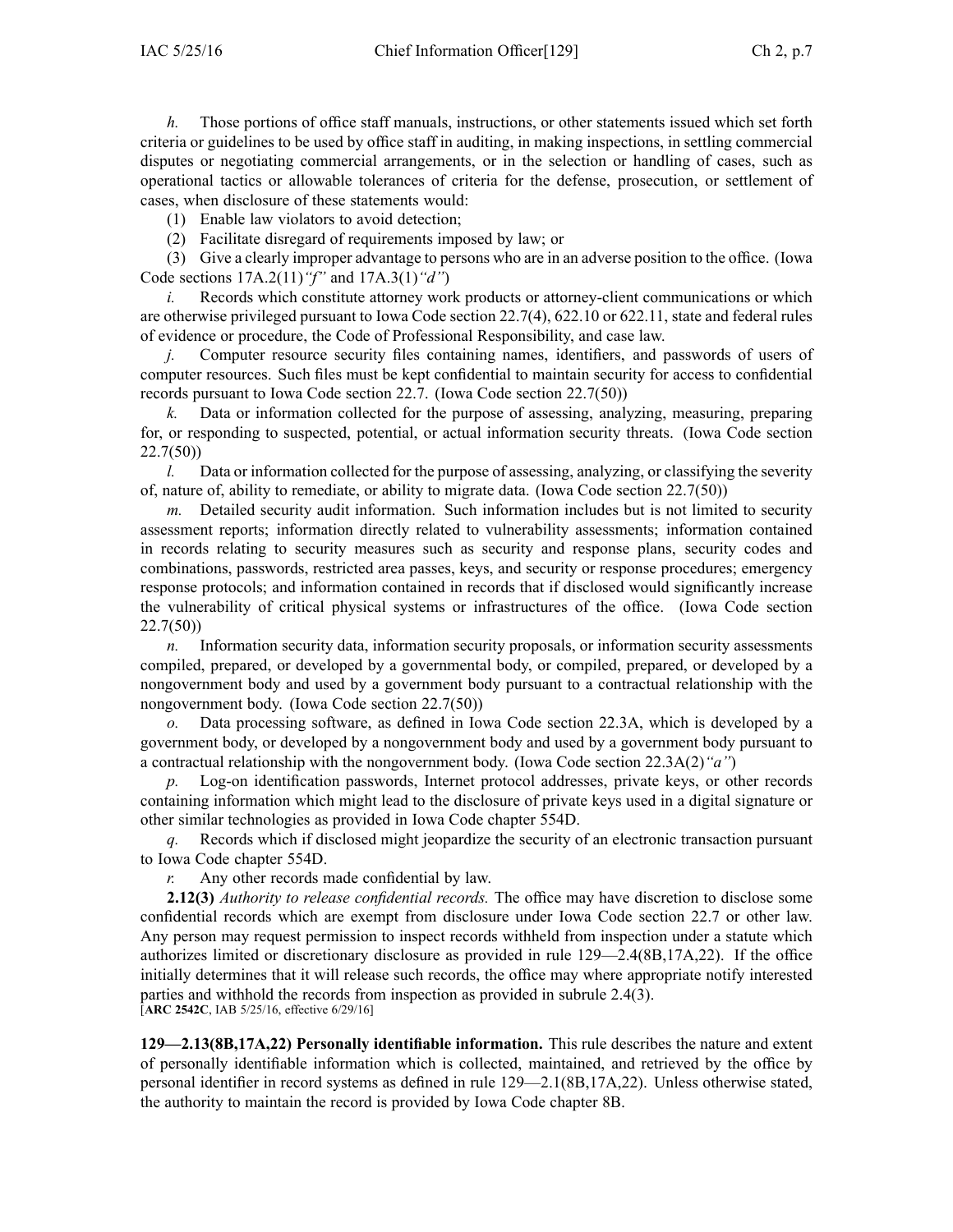**2.13(1)** *Retrieval.* Personal identifiers may be used to retrieve information from any of the systems of records that the office maintains that contain personally identifiable information.

**2.13(2)** *Means of storage.* Paper, microfilm, microfiche, and various electronic means of storage are used to store records containing personally identifiable information.

**2.13(3)** *Comparison.* Electronic or manual data processing may be used to match, to collate, or to compare personally identifiable information in one system with personally identifiable information in another system of records or with personally identifiable information within the same system.

**2.13(4)** *Comparison with data from outside the office.* Personally identifiable information in systems of records maintained by the office is retrievable through the use of personal identifiers and may be compared with information from outside the office when specified by law.

**2.13(5)** *Nature and extent.* All of the record systems listed in subrule 2.13(6) contain personally identifiable information concerning matters such as income and social security numbers.

**2.13(6)** *Record systems with personally identifiable retrieval.* The office maintains other public bodies' systems or records that contain personally identifiable and confidential information. The legal authority for the collection of the information is with the public body of record for that system. The following record systems contain personally identifiable information:

*a.* Personnel files. The office maintains files containing information about employees and applicants for positions with the office. The files include payroll records, performance reviews and evaluations, disciplinary information, information required for tax withholding, information concerning employee benefits, affirmative action reports, and other information concerning the employer-employee relationship. Some of this information is confidential under Iowa Code section [22.7\(11\)](https://www.legis.iowa.gov/docs/ico/section/22.7.pdf).

*b.* Telephone directory of state employees. The office maintains <sup>a</sup> telephone directory of state employees. The directory contains names, department names, business addresses and telephone numbers. The publication also includes private industry information and advertising containing business names, addresses and telephone numbers. This record is stored on both paper and electronically.

*c.* Contracts. These are records pertaining to training, consultants, and other services. These records are collected in accordance with Iowa Code chapter [8B](https://www.legis.iowa.gov/docs/ico/chapter/8B.pdf), and portions are confidential records under Iowa Code section [22.7](https://www.legis.iowa.gov/docs/ico/section/22.7.pdf).

These records contain names, social security numbers, and other identifying numbers and are collected in the form of paper, microfilm, tape, and electronic records. Electronic records permit the comparison of personally identifiable information in one record system with that in another system.

*d.* Vendor files. The office maintains files of vendors eligible to do business with the state of Iowa. Files may contain applications, vendor information booklets, vendor codes, commodity codes, minority-owned vendor identification information, and mailing lists. Records are stored on paper and electronically.

*e.* Litigation files. These files or records contain information regarding litigation or anticipated litigation, which includes judicial and administrative proceedings. The records include briefs, depositions, docket sheets, documents, correspondence, attorney notes, memoranda, research materials, witness information, investigation materials, information compiled under the direction of the attorney and case managemen<sup>t</sup> records. The files contain materials which are confidential as attorney work product and attorney-client communications. Some materials are confidential under other applicable provisions of law or because of <sup>a</sup> court order. Persons wishing to obtain copies of pleadings and other documents filed in litigation should obtain these from the clerk of the appropriate court which maintains the official copy.

[**ARC 2542C**, IAB 5/25/16, effective 6/29/16]

**129—2.14(8B,17A,22) Other groups of records.** This rule describes groups of records maintained by the office other than record systems as defined in rule 129—2.1(8B,17A,22). These records are routinely available to the public. However, the office's files of these records may contain confidential information. In addition, the records listed in rule 129—2.13(8B,17A,22) may contain information about individuals. All records are stored on paper and in automated data processing systems unless otherwise noted.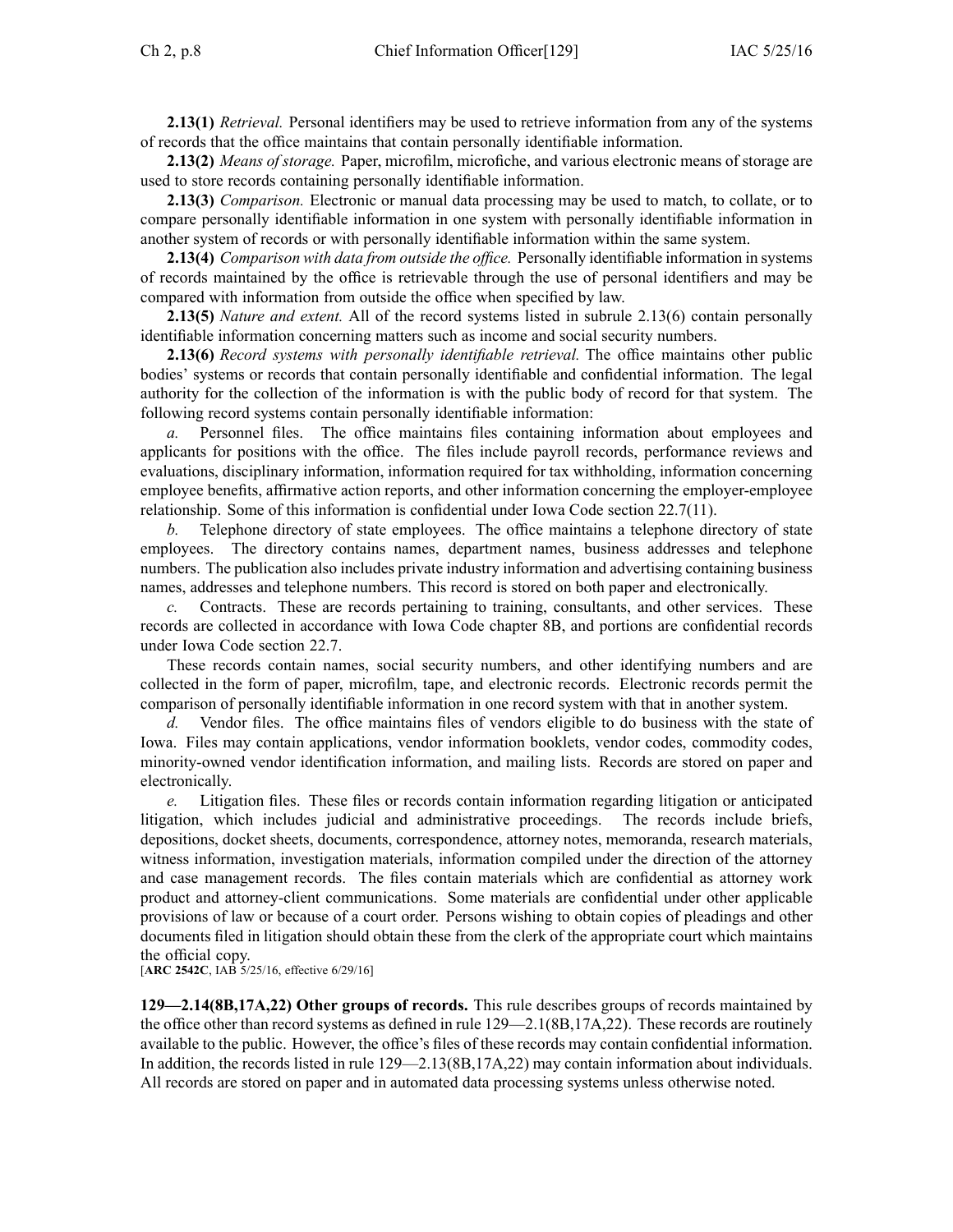**2.14(1)** Rule-making records. Rule-making records are official documents executed during the promulgation of office rules and public comments. Rule-making records may contain information about individuals making written or oral comments on proposed rules. This information is collected pursuan<sup>t</sup> to Iowa Code section [17A.4](https://www.legis.iowa.gov/docs/ico/section/17A.4.pdf). This information is not generally stored in an automated data processing system, although rule-making dockets may be found on the office's Web site.

**2.14(2)** Rule-making initiatives. The office maintains both paper and electronic records on rule-making initiatives in accordance with Executive Order Numbers 8 and 9 signed September 14, 1999.

**2.14(3)** Board and commission records. Agendas, minutes, and materials presented to boards and commissions within the office are available from the office excep<sup>t</sup> those records which concern closed sessions and are exemp<sup>t</sup> from disclosure under Iowa Code section [21.5\(4\)](https://www.legis.iowa.gov/docs/ico/section/21.5.pdf) or which are otherwise confidential by law. These records may contain information about individuals who participate in meetings. This information is collected pursuan<sup>t</sup> to Iowa Code section [21.3](https://www.legis.iowa.gov/docs/ico/section/21.3.pdf). These records may also be stored on audiotapes. This information is not stored in an automated data processing system, although minutes and other information may be found on the office's Web site.

**2.14(4)** Publications. News releases, annual reports, project reports, office newsletters, and other publications are available from the office. Office news releases, project reports, and newsletters may contain information about individuals, including office staff or members of office councils or committees. This information is not stored in an automated data processing system, although some office publications may be found on the office's Web site.

**2.14(5)** Appeal decisions and advisory opinions. All final orders, decisions and opinions are open to the public excep<sup>t</sup> for information that is confidential according to rule 129—2.5(8B,17A,22) or subrule 2.12(2). These records, collected under the authority of Iowa Code chapter 8B, may contain confidential information about individuals.

**2.14(6)** Published materials or manuals. The office uses many legal and technical publications in its work. The public may inspect these publications upon request. Some of these materials may be protected by copyright laws.

**2.14(7)** Mailing lists and contact lists. The office maintains lists including names, mailing addresses, and telephone numbers of state employees, commission members, officials in government of other states, and members of the general public. These lists may be used for distribution of informational material, such as newsletters, policy directives, or educational bulletins. These lists are also used to provide contacts for coordination of services or as reference information sources.

**2.14(8)** Authorized user lists. The office maintains <sup>a</sup> list of persons authorized to use the office's online services.

**2.14(9)** Bid/purchasing process. The office maintains records of specifications, proposals, bid documents, awards, contracts, agreements, leases, performance bonds, requisitions, purchase orders, printing orders, supply orders, and correspondence.

**2.14(10)** Project files. The office maintains plans, specifications, contracts, studies, drawings, photos, requests for services, lease/rental files, 28E agreements, and facilities records.

**2.14(11)** Property/equipment files. The office maintains records of inventory, assignments, distribution, maintenance, requests, operations, shipping/receiving reports, and adjustments.

**2.14(12)** Data processing files. Data processing files include operations logs, database user requests, job number maintenance/updates, data entry format books, integrated data dictionaries, computer output form designations, system software, hardware/software configurations, problem determination/resolution records, and incident reports.

**2.14(13)** Administrative records. Administrative records include, but are not limited to, the following:

- *a.* Reports: weekly, monthly, annual, biennial, statistical, analysis, activity.
- *b.* Correspondence: public, interagency, internal.
- *c.* Policies and procedures.
- *d.* Organizational charts or tables of authorized positions.
- *e.* Memberships: professional/technical organizations.